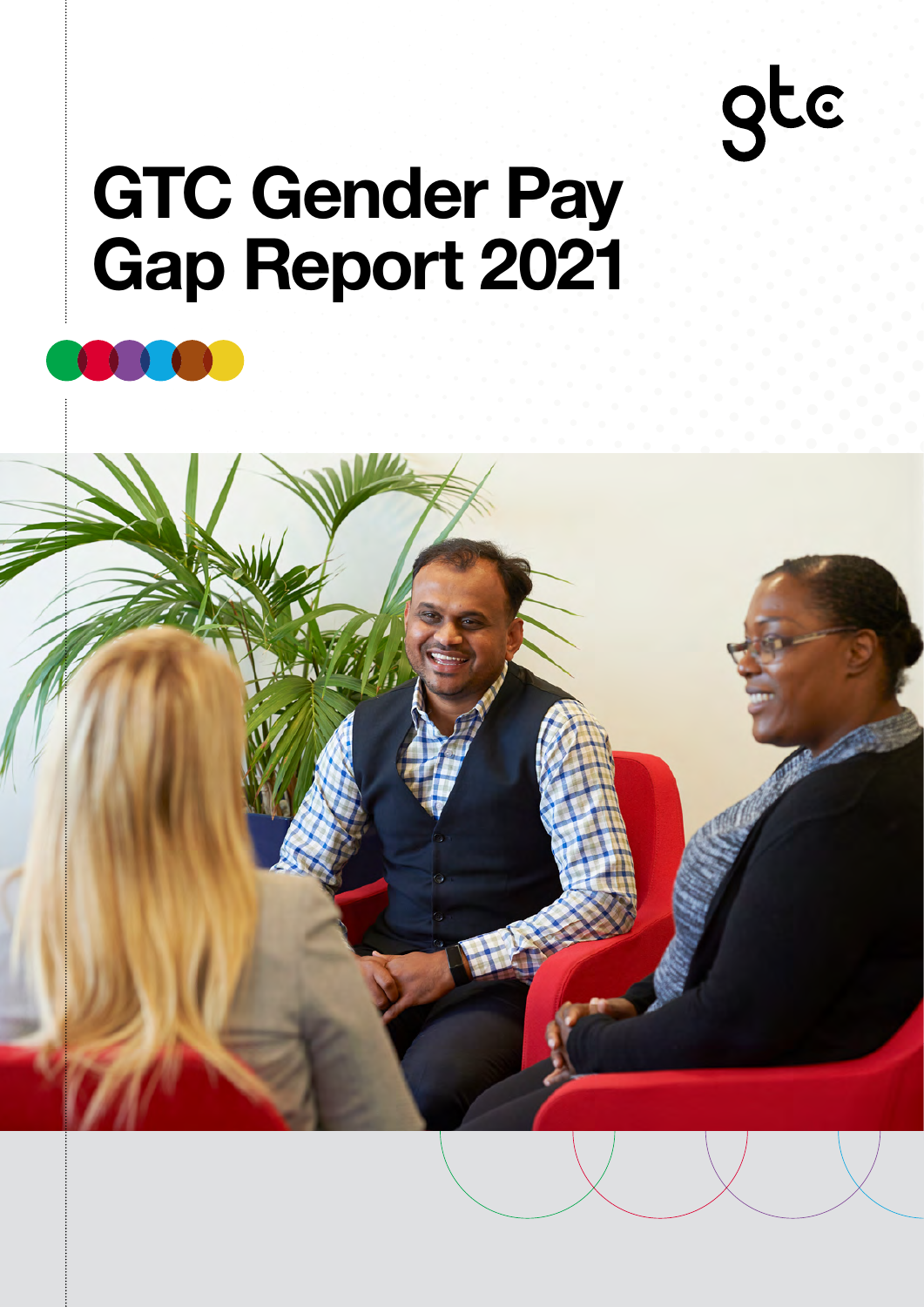## **Executive Summary**

**At GTC, we employ talented, passionate individuals, who can bring expertise and enthusiasm to our team. We are committed to providing a diverse and inclusive workforce, and to ensure all our employees and job applicants feel respected, safe, and have the confidence to be themselves at work.**

Each and every one of our employees plays a key role in the success of our business. Ensuring our culture and values are at the core of everything we do is reflected in the longevity of our employees' careers at GTC - people like working here and we ensure that hard work and the right attitude are rewarded.

We are committed to reducing our gender pay gap and ensuring we attract and recruit people from every part of our community and support our employees to achieve their full potential and feel valued and included, regardless of their gender, age, race, disability, sexuality, or social background.

We are making progress but there is more work to be done. GTC has been recognised by our employees as a Great Place to Work® for the fifth consecutive year in the Super Large Best Workplaces category, and in 2021 we were ranked in the UK's Best Workplaces for Women.

We are dedicated to helping our people realise their ambitions and have a comprehensive learning and development programme – from apprenticeship schemes and soft-skills courses, to graduate schemes, degrees, and professional qualifications.

We are improving our recruitment process, to maximise diverse attraction, application, and appointment; we have launched a STEM (Science, Technology, Engineering and Maths) Ambassador Programme, we have introduced a Work Experience and Engineering Graduate Scheme across the business; and we have recently implemented a new Hybrid Working from Home Policy to encourage a better work life balance.

Having a passionate, happy, and diverse workforce is central to our continued success as a business. We will continue to ensure we deliver on our commitment to creating a more inclusive workplace, that attracts and develops its employees, and ensures they can succeed, regardless of their gender or background. There is still plenty to do, but we remain focused and committed to becoming a truly diverse and inclusive organisation.

#### **I confirm that the statement is true to the best of my knowledge and belief**

**Paul Edwards** Managing Director - Commercial



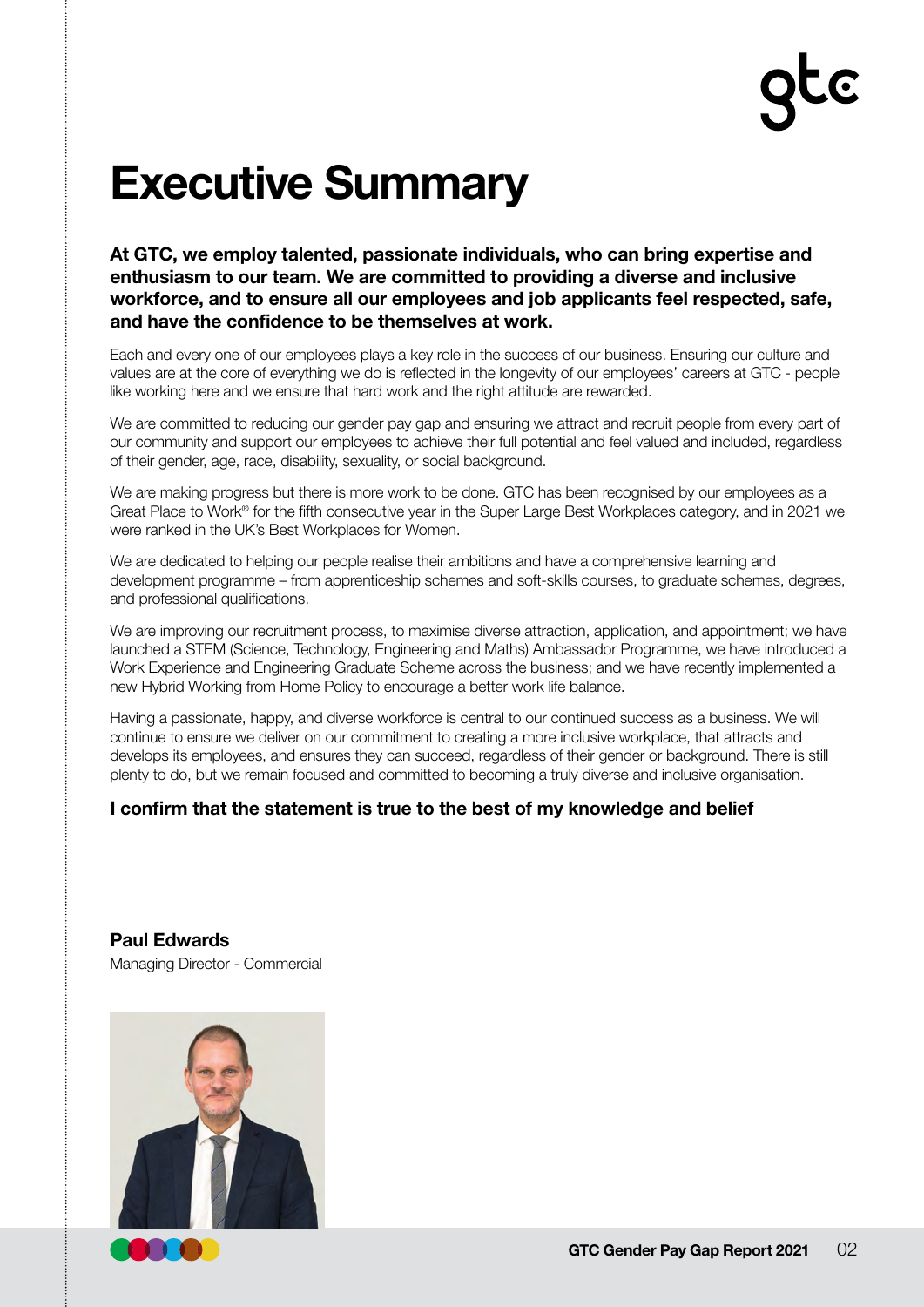## **What is meant by gender pay gap?**

#### **Employers with over 250 employees are required to publish statutory calculations every year showing their pay gap between male and female employees.**

The gender pay gap is the difference in the average earnings between men and women, regardless of the roles they perform. Gender pay differs from 'equal pay', which looks at pay differences between people carrying out the same or comparable work.

The calculations carried out by the Company are shown in the document below and are based on the snapshot date of 05 April 2021. They have been completed in line with the Government regulations (available through the ACAS website).

#### **How much is our gender pay gap?**

At 05 April 2021 the gender pay gap in GTC was 30% this is down from 34% in 2020. The mean and median gender pay, and bonus gap can be seen in the graphs below.



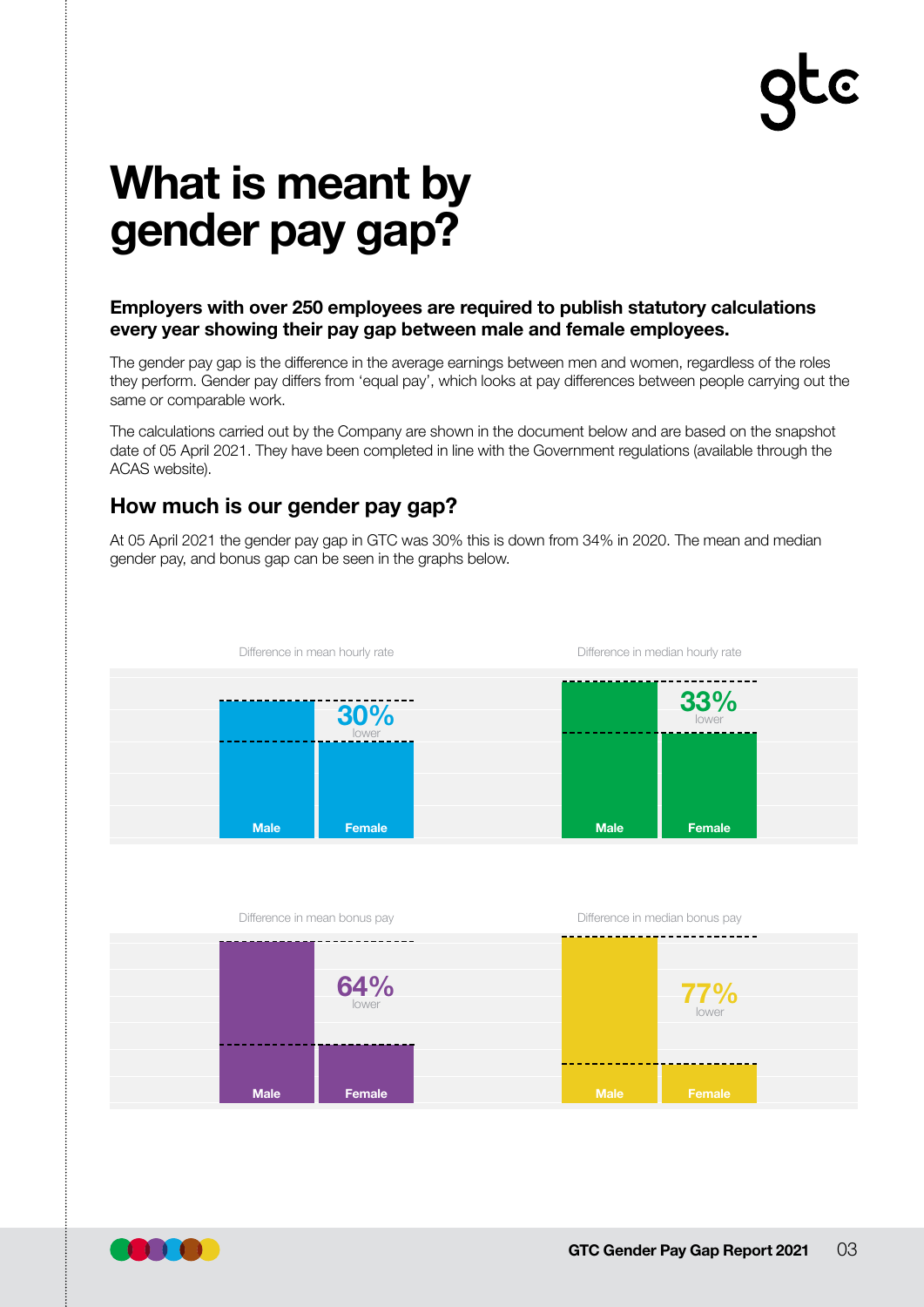# $\overline{\mathbf{c}}$

**19% of female employees and 33% of male employees received a bonus.** 



### **Quartile pay band distribution**

This is calculated by ranking the hourly rate of all employees from the highest to the lowest paid, dividing this list into four equal parts and working out the percentage of males and females in each of the four parts.





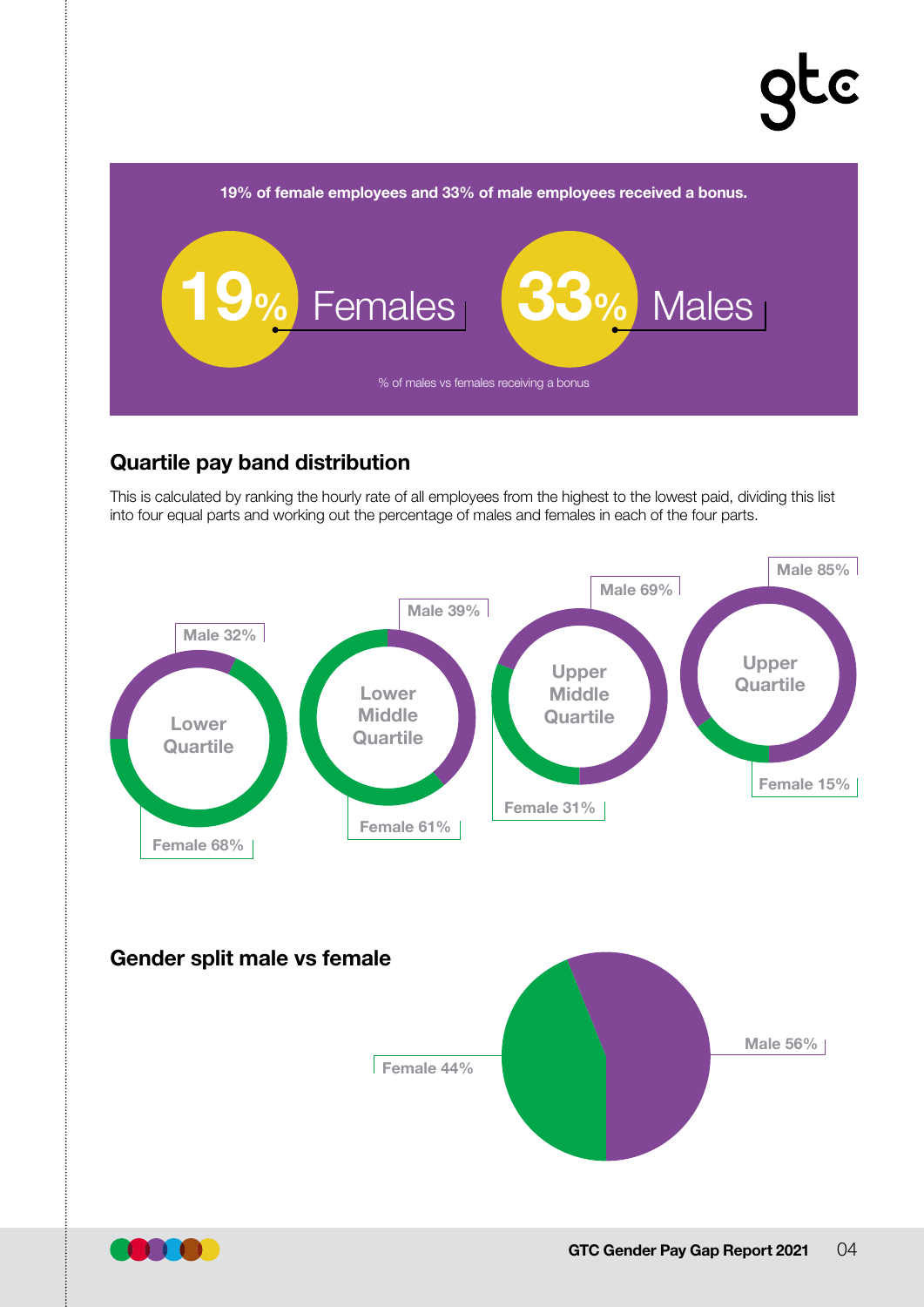# FC

### **Why is GTC's gender pay gap higher than average?**

#### **The business works across the construction, engineering and utilities sectors which are historically dominated by male employees.**

One of the big factors for the under representation of women in the utilities, engineering and construction sectors is that historically fewer women both in general and at a senior level have studied the STEM subjects (Science, Technology, Engineering and Maths) at school and university, meaning fewer women apply for roles in these sectors.

Following an analysis of the data, the key reasons for our gender pay gap are:



**The industry we work in, leading to a high proportion of males in engineering, construction, senior management and technical roles.**



**More of our female employees are working flexibly in part time and support and administration roles.**

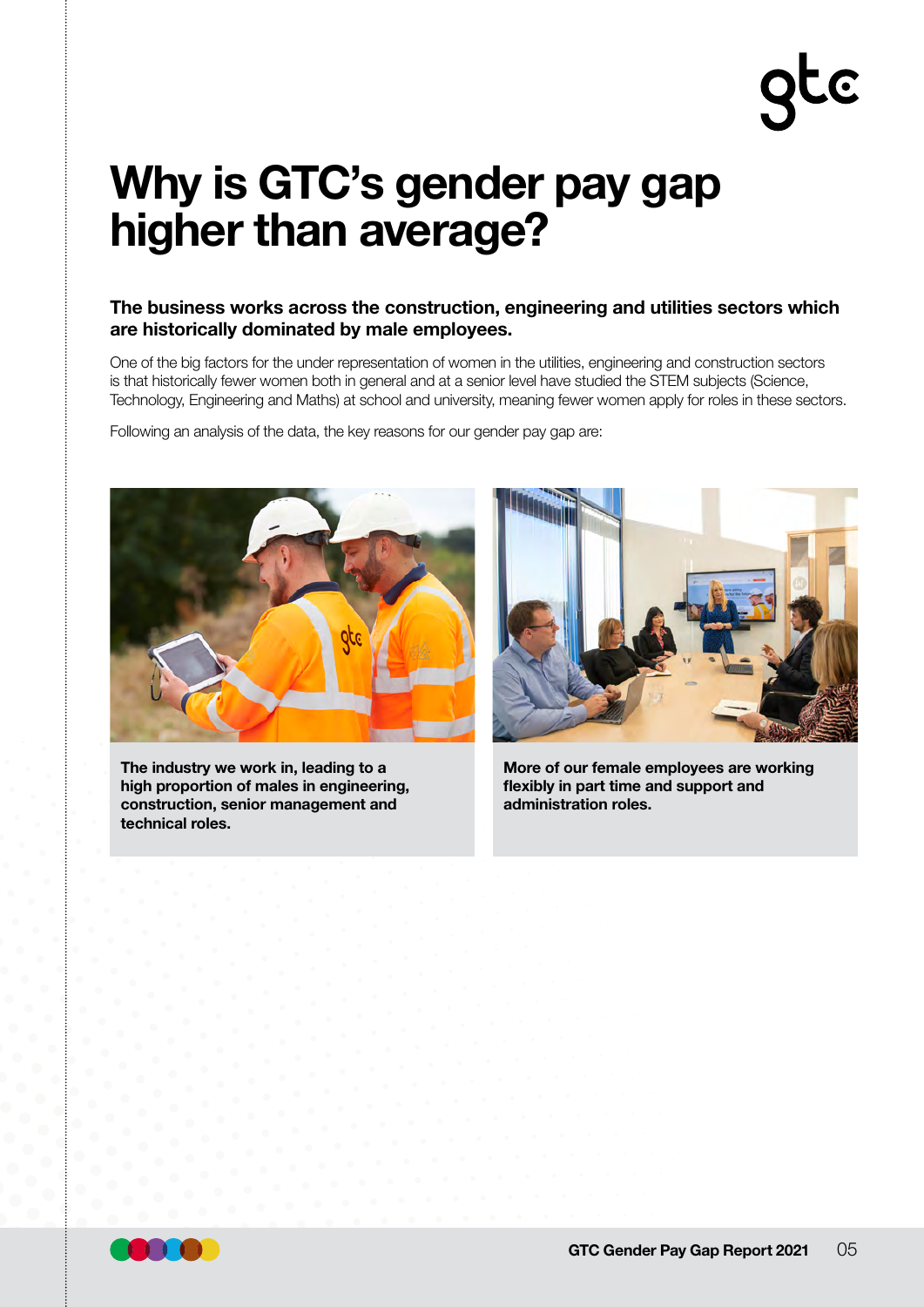06 **GTC Gender Pay Gap Report 2021**

## **How are we addressing the gap?**

### **Great Place to Work®**

Our ongoing commitment to the Great Place to Work® scheme ensures we remain focused on the business benefits of high employee engagement, resulting in our business being an employer of choice for both existing and new colleagues.

Our commitment to reducing the gender pay gap is reinforced through this commitment and by continuous improvement of our working practices and

policies by listening to the voice of our colleagues. An example of this is we have introduced a hybrid working from home policy to increase flexibility and enhance people's work life balance. We have ranked for five consecutive years for the UK's Best Workplaces™ and in 2021 we have ranked in the UK's Best Workplaces™ for Women.

### **Recruitment Process**

Our employees are our most valued asset, and each employee plays a key role in our success.

We are mindful of the need to actively support and encourage women into management, engineering and technical roles within the company, this is a key issue which we are tackling.

GTC engaged a third party to carry out a diversity and inclusion audit to actively seek out ways to help address the Gender Pay Gap. As a result, along with the third party, GTC are carrying out a review of our recruitment process to see how we can maximise diverse attraction, application, and appointment to our roles and specifically to ensure our adverts appeal to both genders. We are working towards a 50/50 gender split on applications for all roles. We will also train our teams and managers with recruitment best practice. We aim to select the best candidate for our roles, ensuring an inclusive and equal process is followed.

We ensure that our job adverts use gender neutral language to avoid word choices which may be interpreted as biased, discriminatory, or demeaning by implying that one sex or social gender is the norm.



We continue to work in the communities in which we operate to encourage females to choose a career within our industry. We have a STEM (Science, Technology, Engineering and Maths) Ambassador Programme which builds relationships with local educational institutions to further encourage and promote the opportunities that are available for females to pursue a career in a STEM related